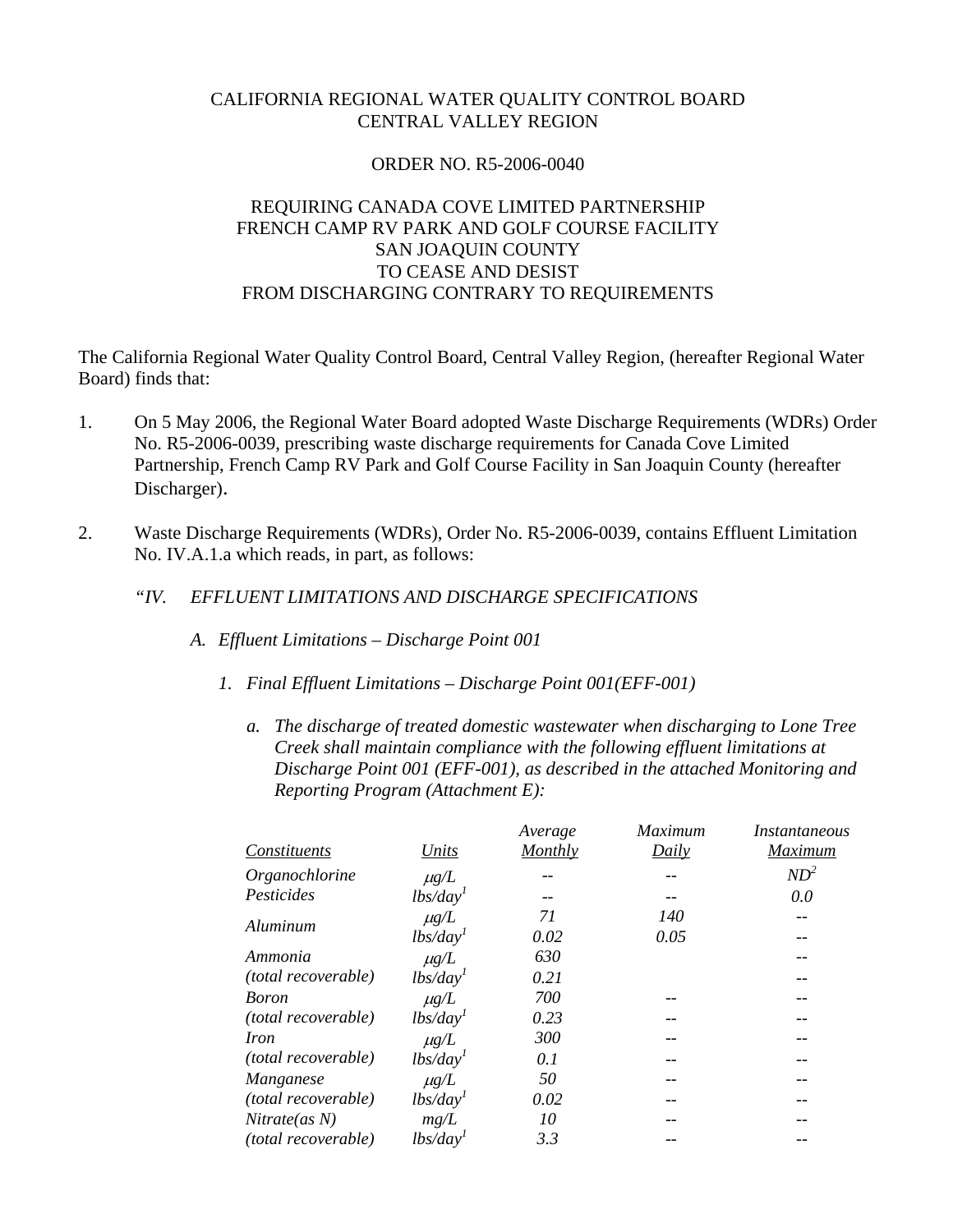|                            |               | Average | Maximum | Instantaneous |
|----------------------------|---------------|---------|---------|---------------|
| Constituents               | Units         | Monthly | Daily   | Maximum       |
| Electrical<br>conductivity | $\mu$ mhos/cm | 700     | $ -$    | --            |
| (EC at 25 °C)              |               |         |         |               |

*<sup>1</sup> Based upon a design treatment capacity of 0.04 mgd.* 

\_\_\_\_\_\_\_\_\_\_\_\_\_\_\_\_\_\_\_\_\_\_\_\_\_\_\_\_\_\_\_\_\_\_\_\_\_\_

- *2 Each organochlorine pesticide shall be ND (non-detectable). The Discharger shall use EPA standard analytical techniques that have the lowest practical level for the organochlorine pesticides with a minimum acceptable reporting level as indicated in appendix 4 of the SIP. Organochlorine pesticides include aldrin, chlordane, 4,4'DDT, dieldrin, endosulfan (alpha, beta, sulfate), endrin, endrin aldehyde, heptachlor, heptachlor epoxide, hexacyclohexane (alpha, beta, delta, and lindane), and toxaphene.*
- *c. Total Coliform: The median concentration of total coliform bacteria measured in the disinfected effluent shall not exceed an MPN of 2.2 per 100 milliliters utilizing the bacteriological results of the last seven days for which analyses have been completed (7-day median), and shall not exceed an MPN of 23 per 100 milliliters in more than one sample in any 30 day period. No sample shall exceed an MPN of 240 total coliform bacteria per 100 milliliters.*
- *e. Ammonia: The maximum 1-hour average ammonia (total recoverable) in the discharge shall not exceed 2100* μ*g/L."*
- *f. Turbidity: The turbidity in the effluent shall not exceed an average of 2 Nephelometric Turbidity Units (NTUs) within a 24-hour period, shall not exceed 5 NTUs more than 5% of the time within a 24-hour period, and shall not exceed 10 NTUs at any time.*
- *C. Reclamation Specifications Discharge Point 002* 
	- *3. Total Coliform: The median concentration of total coliform bacteria measured in the disinfected effluent shall not exceed an MPN of 2.2 per 100 milliliters utilizing the bacteriological results of the last seven days for which analyses have been completed (7-day median). The number of total coliform bacteria shall not exceed an MPN of 23 per 100 milliliters in more than one sample in any 30 day period. No sample shall exceed an MPN of 240 total coliform bacteria per 100 milliliters.*
	- *4. Turbidity: The turbidity in the effluent shall not exceed a daily average of 2 NTUs and shall not exceed 5 NTUs more than 5 percent of the time during any 24-hour period, and shall not exceed 10 NTUs at any time.*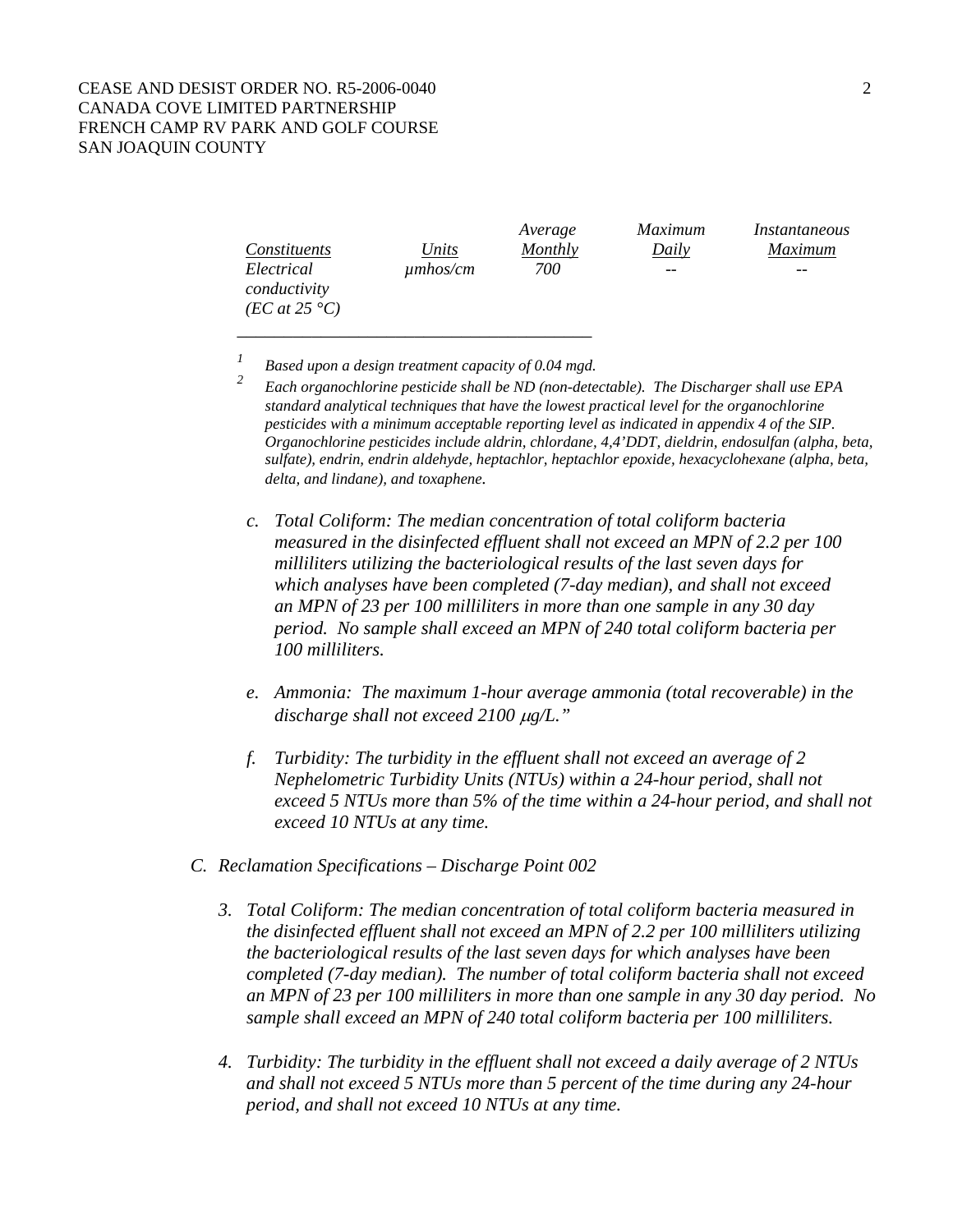3. The effluent limitations specified in Order No. R5-2006-0039 for aluminum and ammonia are based on the USEPA recommended Ambient Water Quality Criteria used to implement the Basin Plan narrative toxicity objective and the effluent limitations for boron (B), iron (Fe), manganese (Mn), nitrate (as N), and electrical conductivity (EC) are based on the Basin Plan chemical constituents objective. The effluent limitations for organochlorine pesticides (OPs) are based on Basin Plan objectives for pesticides. Effluent limitations for organochlorine pesticides, aluminum, ammonia, boron, iron, manganese, nitrate nitrogen, and electrical conductivity are based on existing Basin Plan water quality objectives that were adopted prior to 25 September 1995. Effluent limitations for the above pollutants are new limitations which were not prescribed in previous Order No. 95-054, adopted by the Regional Board on 24 March 1995. However, effluent limitations for total coliform and turbidity were established in the previous permit to meet title 22 reclamation specifications and for the protection of beneficial uses of Lone Tree Creek.

## NEED FOR CEASE AND DESIST ORDER (CDO) AND LEGAL BASIS

- 4. The Discharger owns and operates a wastewater collection, treatment, and disposal system. The treatment system consists of extended aeration, clarification, multimedia filtration, and ozonation. In the winter, under extreme wet weather conditions, when recycled water storage capacity is exceeded, wastewater can be discharged to Lone Tree Creek, a water of the United States. Treated wastewater is also used to irrigate a restricted section of the onsite golf course.
- 5. California Water Code (CWC) Section 13301 states: "*When a regional board finds that a discharge of waste is taking place, or threatening to take place, in violation of requirements or discharge prohibitions prescribed by the regional board or the state board, the board may issue an order to cease and desist and direct that those persons not complying with the requirements or discharge prohibitions (a) comply forthwith, (b) comply in accordance with a time schedule set by the board, or (c) in the event of a threatened violation, take appropriate remedial or preventive action*."
- 6. Federal regulations, 40 CFR Part 122.44 (d)(1)(i), require that NPDES permit effluent limitations must control all pollutants which are or may be discharged at a level which will cause or have the reasonable potential to cause or contribute to an in-stream excursion above any State water quality standard, including any narrative criteria for water quality. Beneficial uses, together with their corresponding water quality objectives or promulgated water quality criteria, can be defined per federal regulations as water quality standards.
- 7. In accordance with CWC Section 13385(j)(3), the Regional Board finds that, based upon results of effluent monitoring, the Discharger is not able to consistently comply with the effluent limitations for organochlorine pesticides (OPs), aluminum, ammonia, boron, iron, manganese, nitrate (as N), and electrical conductivity. These limitations are new requirements that become applicable to the Order after the effective date of adoption of the waste discharge requirements, and after July 1, 2000, for which new or modified control measures are necessary in order to comply with the limitation, and the new or modified control measures cannot be designed, installed, and put into operation within 30 calendar days.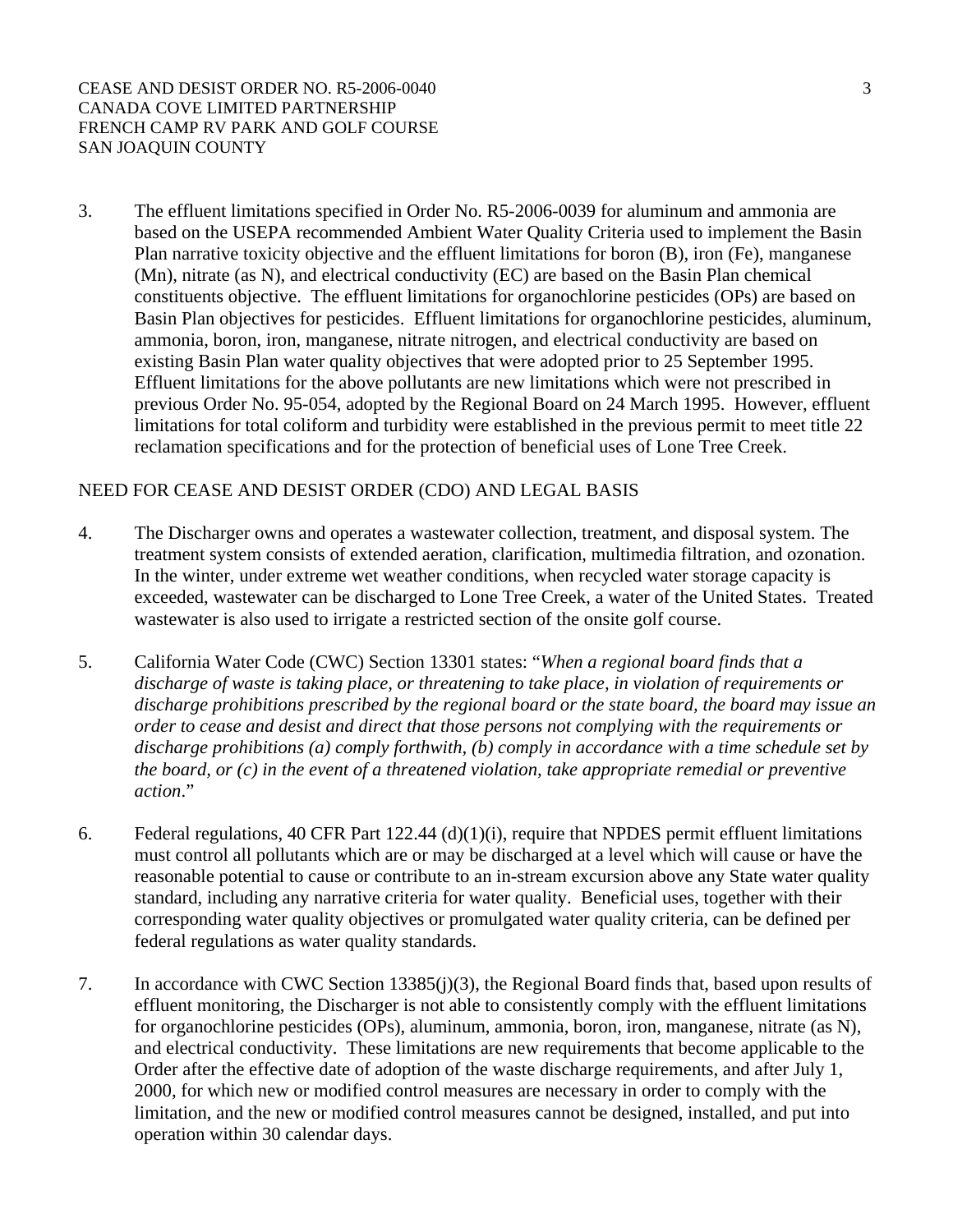CEASE AND DESIST ORDER NO. R5-2006-0040 4 CANADA COVE LIMITED PARTNERSHIP FRENCH CAMP RV PARK AND GOLF COURSE SAN JOAQUIN COUNTY

- 8. Immediate compliance with these new effluent limitations for organochlorine pesticides, aluminum, ammonia, boron, iron, manganese, nitrate (as N), and electrical conductivity is not possible or practicable. The Clean Water Act and the California Water Code authorize time schedules for achieving compliance as soon as possible, up to a maximum duration of 5 years, which is the maximum term of any NPDES permit.
- 9. In addition, review of monitoring data from January 1999 thru August 2005 show that the Discharger, because of operational capabilities, is also not able to consistently comply with the existing effluent limitations for turbidity and total coliform for discharges to surface water (Lone Tree Creek) or discharges to land (Title 22 reclamation requirements). Compliance with these existing limitations may require additional treatment modifications and thus may require up to two years for achieving compliance.
- 10. This Order provides a time schedule for the Discharger to develop, submit, and implement methods of compliance, including but not limited to ceasing discharge to Lone Tree Creek through implementation of alternative methods of all year round land disposal (subsurface irrigation), developing a mixing zone analysis and evaluating available dilution/assimilative capacity in Lone Tree Creek, utilizing pollution prevention activities, or constructing necessary additional treatment facilities to meet these new effluent limitations. The Discharger can take reasonable measures to achieve compliance within five (5) years. For the existing limitations of total coliform and turbidity for discharges to surface water or for reclamation purposes, the Discharger can take reasonable measure to come into compliance within two (2) years.
- 11. Since the time schedule for completion of action necessary to achieve full compliance and bring the waste discharge into compliance exceeds one year, interim requirements and dates for their achievement are included in this Order. The compliance time schedule in this Order includes interim effluent limitations only for organochlorine pesticides, aluminum, ammonia, boron, iron, manganese, nitrate (as N), and electrical conductivity based on previous performance of the discharge. These interim effluent limitations consist of a maximum daily effluent concentration or value derived using effluent sample data summarized below and applying the statistical methodologies for estimating maximum concentrations identified in Chapter 3 of USEPA's Technical Support Document (TSD). Derivation of these interim limitations is summarized below: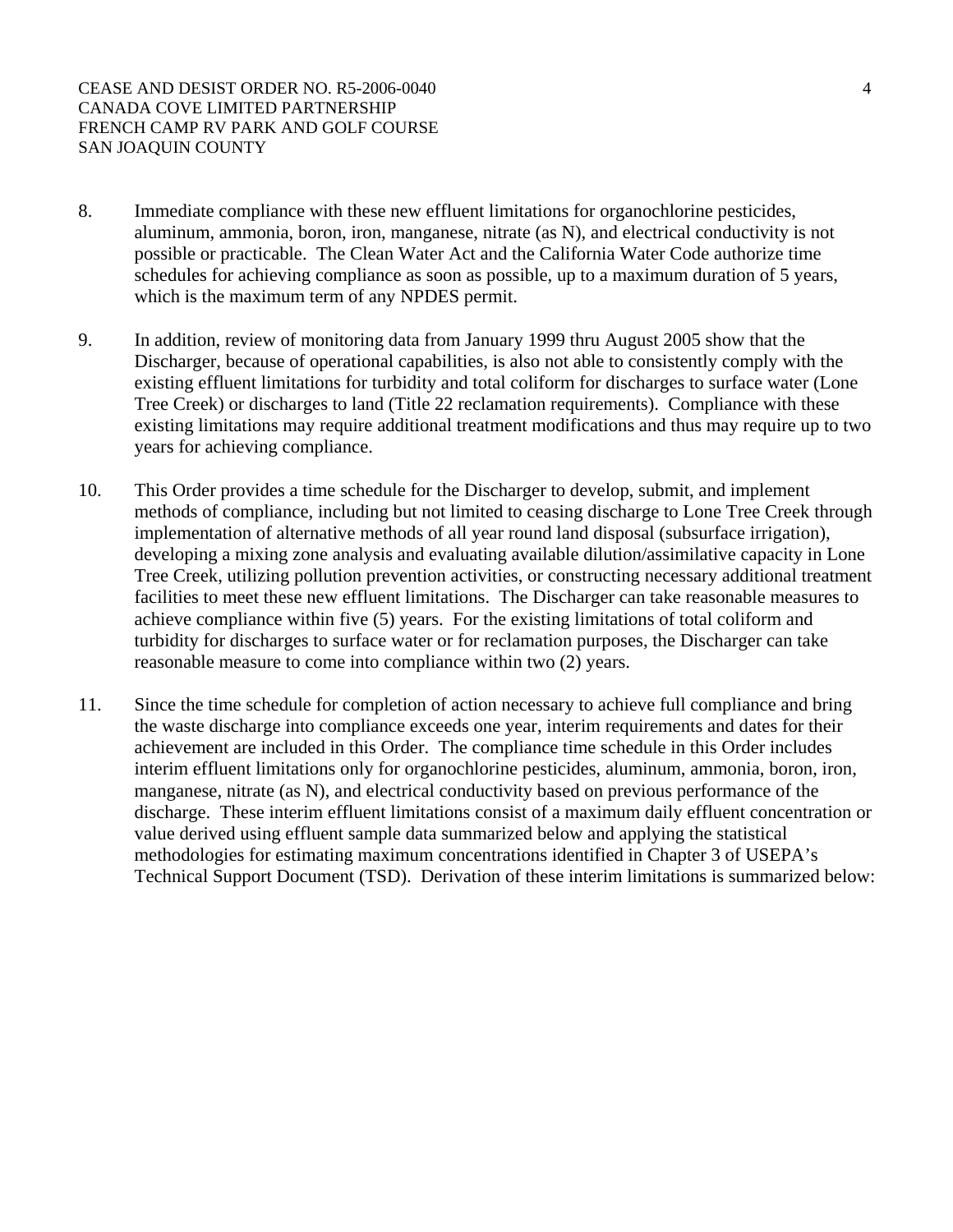#### CEASE AND DESIST ORDER NO. R5-2006-0040 5 CANADA COVE LIMITED PARTNERSHIP FRENCH CAMP RV PARK AND GOLF COURSE SAN JOAQUIN COUNTY

|                                                                | Organochlorine<br>Pesticides<br>$(\mu g/L)$ | Aluminum<br>$(\mu g/L)$ | Ammonia<br>(mg/L) | <b>Boron</b><br>(mg/L) | Iron<br>$(\mu g/L)$ | Manganese<br>$(\mu g/L)$ | <b>Nitrate</b><br>(as N)<br>(mg/L) | EC<br>$\mu$ mhos/cm |
|----------------------------------------------------------------|---------------------------------------------|-------------------------|-------------------|------------------------|---------------------|--------------------------|------------------------------------|---------------------|
| Number of<br><b>Observations</b>                               | 4                                           | 4                       | 8                 | 3                      | 8                   | 8                        | 8                                  | 146                 |
| Minimum<br>Concentration                                       | ND                                          | 247                     | 0.7               | 0.37                   | 60                  | 22                       | 5.4                                | 180                 |
| Maximum<br>Concentration                                       | 0.06                                        | 460                     | 4.9               | 0.9                    | 400                 | 70                       | 50                                 | 1160                |
| Mean <sup>1</sup>                                              | $- -$                                       | $- -$                   | --                | --                     | $- -$               | $- -$                    | $- -$                              | 736                 |
| Standard<br>Deviation <sup>1</sup>                             |                                             |                         |                   |                        | --                  |                          |                                    | 170                 |
| Coefficient of<br>Variation <sup>1</sup>                       | 0.6                                         | 0.6                     | 0.6               | 0.6                    | 0.6                 | 0.6                      | 0.6                                | 0.23                |
| Multiplier <sup>2</sup>                                        | 4.7                                         | 4.7                     | 3.3               | 5.6                    | 3.3                 | 3.3                      | 3.3                                | $- -$               |
| Projected<br>Maximum<br>Effluent<br>Concentration <sup>3</sup> | 0.28                                        | 2162                    | 16                | 5.0                    | 1320                | 231                      | 165                                | 1246                |

<sup>1.</sup> If there are less than 10 data points available, the mean and standard deviation are not considered applicable. A default CV of 0.6 was used where the number of observations was less than 10.

<sup>2.</sup> The multiplying factor (for 99% confidence level and 99% probability basis) is dependent on the coefficient of variation (CV) and number of reported effluent results (From Table 3-1 of the USEPA Technical Support Document for Water Quality-based Toxics Control).

<sup>3.</sup> Where there are less than 10 data points available, the projected Daily Maximum Effluent Concentration is determined by multiplying the maximum detected concentration with a reasonable potential multiplying factor that accounts for statistical variation. If more than 10 data points are available the projected Daily Maximum Effluent Concentration is determined by adding 3.3 standard deviations to the mean value

- 12. The California Water Code (CWC) Section 13385(h) and (i) require the Regional Board to impose mandatory minimum penalties upon dischargers that violate certain effluent limitations. CWC Section 13385(j) exempts certain violations from the mandatory minimum penalties. CWC Section 13385(j)(3) exempts the discharge from mandatory minimum penalties "*where the waste discharge is in compliance with either a cease and desist order issued pursuant to Section 13301 or a time schedule order issued pursuant to Section 13300, if all the [specified] requirements are met*."
- 13. Compliance with this CDO exempts the Discharger from mandatory penalties for violations of effluent limitations for organochlorine pesticides, aluminum, ammonia, boron, iron, manganese, nitrate (as N), and electrical conductivity only, in accordance with CWC Section 13385(j)(3). CWC Section 13385(j)(3) requires the Discharger to prepare and implement a pollution prevention plan pursuant to CWC Section 13263.3. For the purposes of this section "Pollution prevention" means any action that causes a net reduction in the use or generation of a hazardous substance or other pollutant that is discharged into water.
- 14. On 5 May 2006, in Sacramento, California, after due notice to the Discharger and all other affected persons, the Board conducted a public hearing at which evidence was received to consider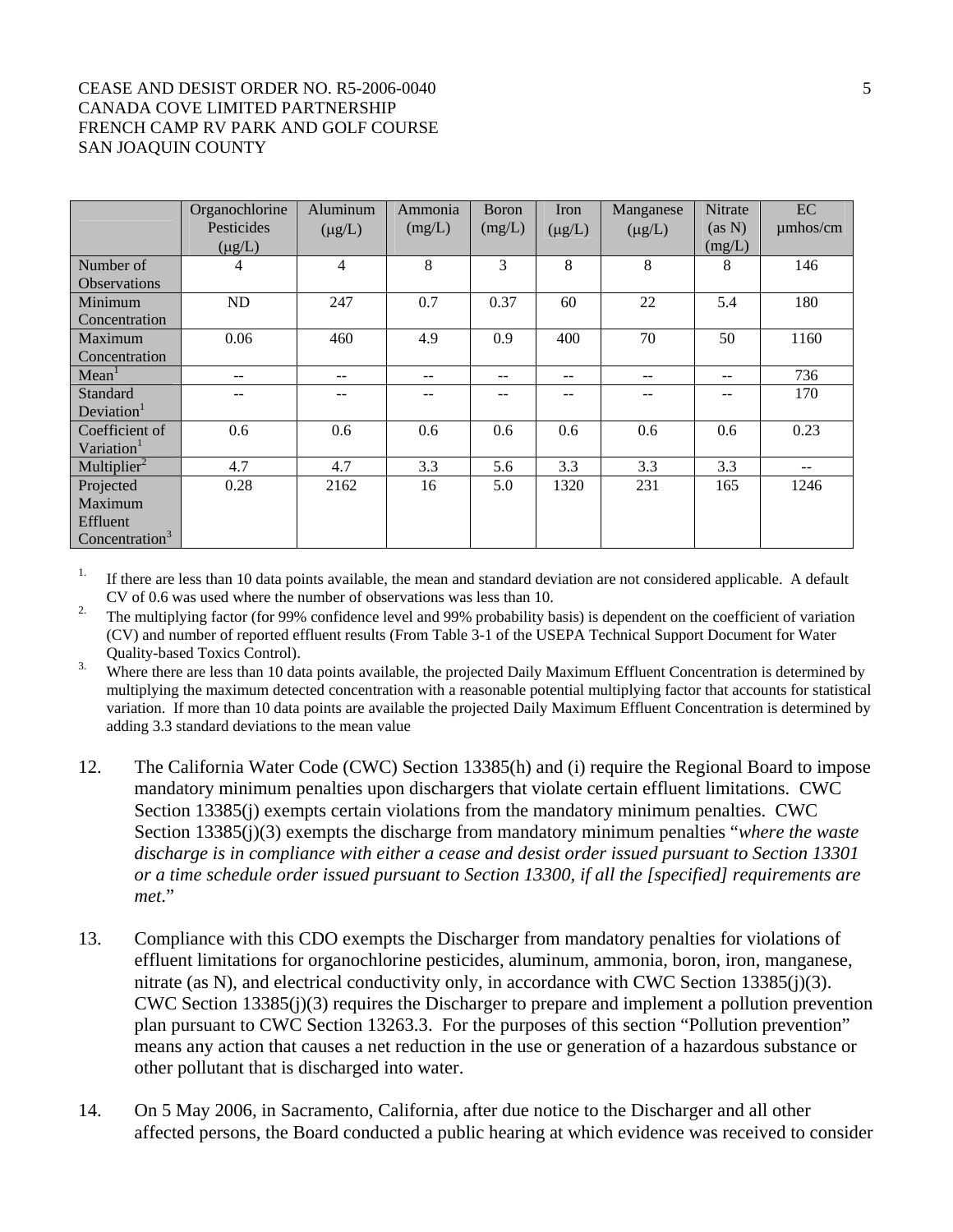a Cease and Desist Order under California Water Code Section 13301 to establish a time schedule to achieve compliance with waste discharge requirements.

- 15. Issuance of this Order is exempt from the provisions of the California Environmental Quality Act (Public Resources Code Section 21000, et seq.), in accordance with California Water Code Section 15321 (a)(2), Title 14, of the California Code of Regulations.
- 16. Any person adversely affected by this action of the Board may petition the State Water Resources Control Board to review this action. The petition must be received by the State Water Resources Control Board, Office of the Chief Counsel, P.O. Box 100, Sacramento, CA 95812-0100, within 30 days of the date on which this action was taken. Copies of the law and regulations applicable to filing petitions will be provided on request.

# **IT IS HEREBY ORDERED THAT:**

1. Pursuant to California Water Code Section 13301, Canada Cove Limited Partnership, French Camp RV Park and Golf Course shall comply with the following time schedule to ensure compliance with the organochlorine pesticides, aluminum, ammonia, boron, iron, manganese, nitrate (as N), electrical conductivity, total coliform, and turbidity effluent limitations contained in WDRs Order No. R5-2006-0039 as described in the above Findings:

| Task                                                                                                                                                           | Date             |
|----------------------------------------------------------------------------------------------------------------------------------------------------------------|------------------|
| Submit Compliance Workplan/Implementation Schedule<br>Submit Pollution Prevention plan $(PPP)^1$ pursuant to<br>Section 13263.3 of the Water Code for OPs, Al, | 1 September 2006 |
| Ammonia, B, Fe, Mn, nitrate (as N), and EC                                                                                                                     | 1 December 2006  |
| Progress Reports <sup>2</sup>                                                                                                                                  | 1 July each year |
| Full compliance with total coliform and turbidity                                                                                                              | 1 May 2008       |
| Full Compliance with all other new limitations                                                                                                                 | 1 May 2011       |
|                                                                                                                                                                |                  |

 $1$  The PPP shall be prepared for all constituents listed above and shall meet the requirements specified in CWC

Section 13263.3 as long as the discharge is covered under a NPDES Permit.<br><sup>2</sup> Reports shall detail steps implemented toward achieving compliance with WDR's limitations, including studies, construction progress, evaluation of measures implemented, and recommendations for additional measures as necessary to achieve full compliance by the final date.